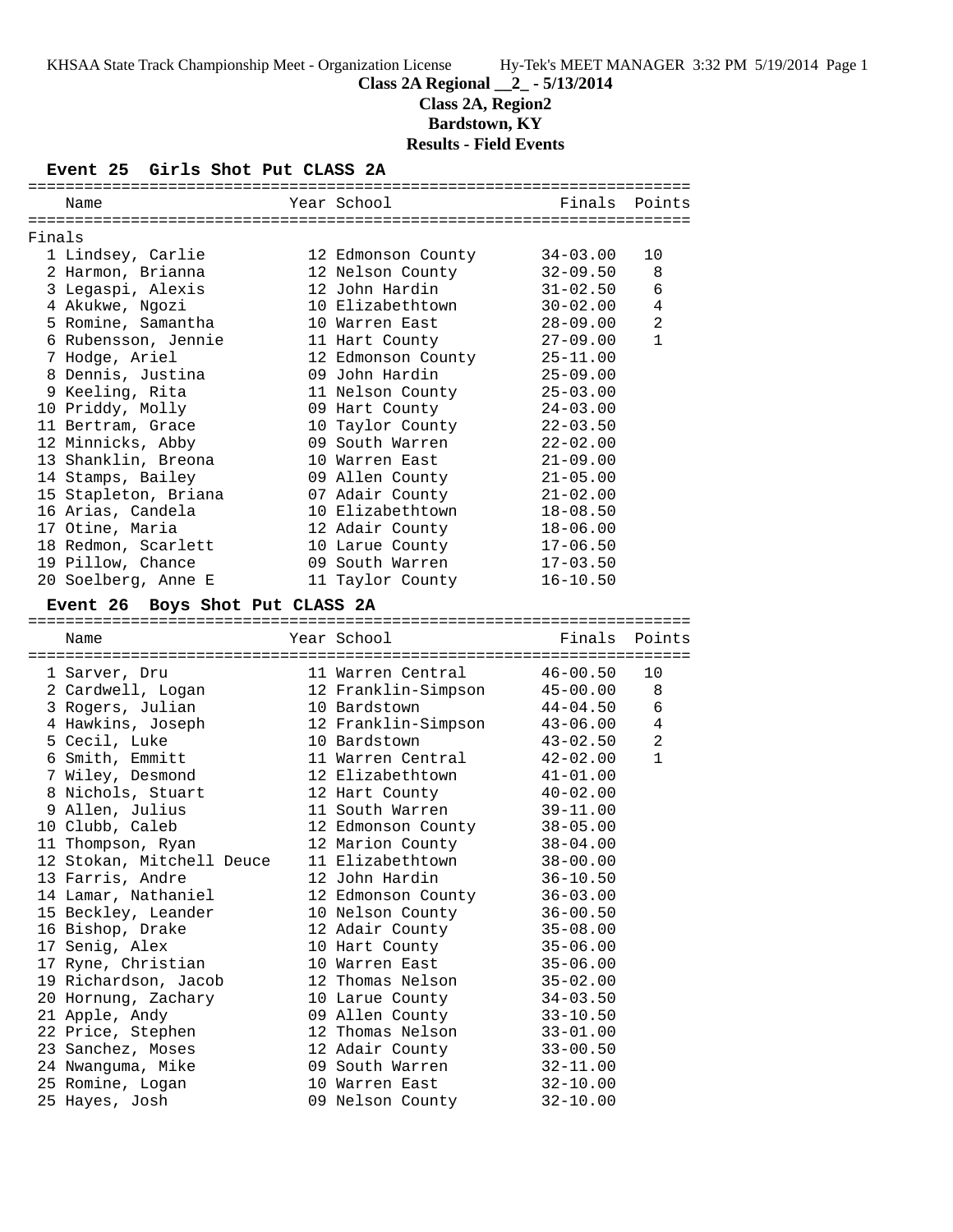**Class 2A Regional \_\_2\_ - 5/13/2014**

# **Class 2A, Region2**

**Bardstown, KY**

# **Results - Field Events**

# **....Event 26 Boys Shot Put CLASS 2A**

| 27 Shivers, Dale    | 10 Allen County  | $31 - 11.50$ |
|---------------------|------------------|--------------|
| 28 Eli, Royalty     | 11 Larue County  | $31 - 06.00$ |
| 29 Gribbins, Caleb  | 09 Marion County | $31 - 05.00$ |
| 30 Collison, Josh   | 11 Taylor County | $30 - 10.50$ |
| 31 McKeiver, Luther | 12 John Hardin   | $29 - 06.00$ |
| 32 Ware, Kane       | 11 Taylor County | $28 - 03.50$ |

### **Event 27 Girls Discus Throw CLASS 2A**

=======================================================================

| Name                    | Year School              | Finals    | Points         |
|-------------------------|--------------------------|-----------|----------------|
| 1 Akukwe, Ngozi         | 10 Elizabethtown         | 102-07    | 10             |
| 2 Hall, Kaylee          | 12 Nelson County 95-02 8 |           |                |
| 3 Romine, Samantha      | 10 Warren East 91-08     |           | 6              |
| 4 Bertram, Grace        | 10 Taylor County         | $80 - 02$ | 4              |
| 5 Legaspi, Alexis       | 12 John Hardin           | $79 - 08$ | $\overline{2}$ |
| 6 Weathers, Kanasia     | 10 Larue County          | 74-07     | $\mathbf{1}$   |
| 7 Minnicks, Abby        | 09 South Warren          | $73 - 10$ |                |
| 8 Smoot, Taylor         | 11 Taylor County 72-10   |           |                |
| 9 Shanklin, Breona      | 10 Warren East           | 69-01     |                |
| 10 Stapleton, Briana    | 07 Adair County 69-00    |           |                |
| 11 Keeling, Rita        | 11 Nelson County 68-10   |           |                |
| 12 Harqan, Anna         | 10 Elizabethtown         | 66-00     |                |
| 13 Hodge, Ariel         | 12 Edmonson County 65-10 |           |                |
| 14 Priddy, Molly        | 09 Hart County           | $65 - 03$ |                |
| 15 Rubensson, Jennie    | 11 Hart County           | 60-09     |                |
| 16 Pillow, Chance       | 09 South Warren          | $60 - 04$ |                |
| 17 Stamps, Bailey       | 09 Allen County          | 55-11     |                |
| 18 Vinson, Morgan       | 10 Larue County 55-01    |           |                |
| 19 Otine, Maria         | 12 Adair County          | $54 - 05$ |                |
| 20 Dennis, Justina      | 09 John Hardin           | $50 - 06$ |                |
| 21 Unger, Cheyenne      | 10 Thomas Nelson         | $42 - 05$ |                |
| 22 Honeycutt, Elizabeth | 12 Edmonson County       | $39 - 09$ |                |

### **Event 28 Boys Discus Throw CLASS 2A**

| Name                     | Year School       | Finals     | Points         |
|--------------------------|-------------------|------------|----------------|
|                          |                   |            |                |
| 1 Smith, Jayquez         | 12 Bardstown      | $135 - 06$ | 10             |
| 2 Scott, Will            | 11 Warren Central | $124 - 03$ | 8              |
| 3 Rogers, Julian         | 10 Bardstown      | $124 - 02$ | 6              |
| 4 Ryne, Christian        | 10 Warren East    | $122 - 00$ | 4              |
| 5 Bragg, Tyler           | 11 Taylor County  | $117 - 01$ | $\mathfrak{D}$ |
| 6 Stokan, Mitchell Deuce | 11 Elizabethtown  | $114 - 05$ | $\mathbf{1}$   |
| 7 Bishop, Drake          | 12 Adair County   | $112 - 04$ |                |
| 8 Allen, Julius          | 11 South Warren   | $105 - 08$ |                |
| 9 Tollefson, Eric        | 12 John Hardin    | $99 - 09$  |                |
| 10 Senig, Alex           | 10 Hart County    | $96 - 07$  |                |
| 11 Metcalf, Logan        | 11 Elizabethtown  | $93 - 11$  |                |
| 12 Richardson, Jacob     | 12 Thomas Nelson  | $93 - 10$  |                |
| 13 Bowling, Cody         | 11 Taylor County  | $93 - 05$  |                |
| 13 Price, Stephen        | 12 Thomas Nelson  | $93 - 05$  |                |
| 15 Thompson, Ryan        | 12 Marion County  | $91 - 05$  |                |
| 16 Houk, Cody            | 12 Hart County    | $91 - 03$  |                |
|                          |                   |            |                |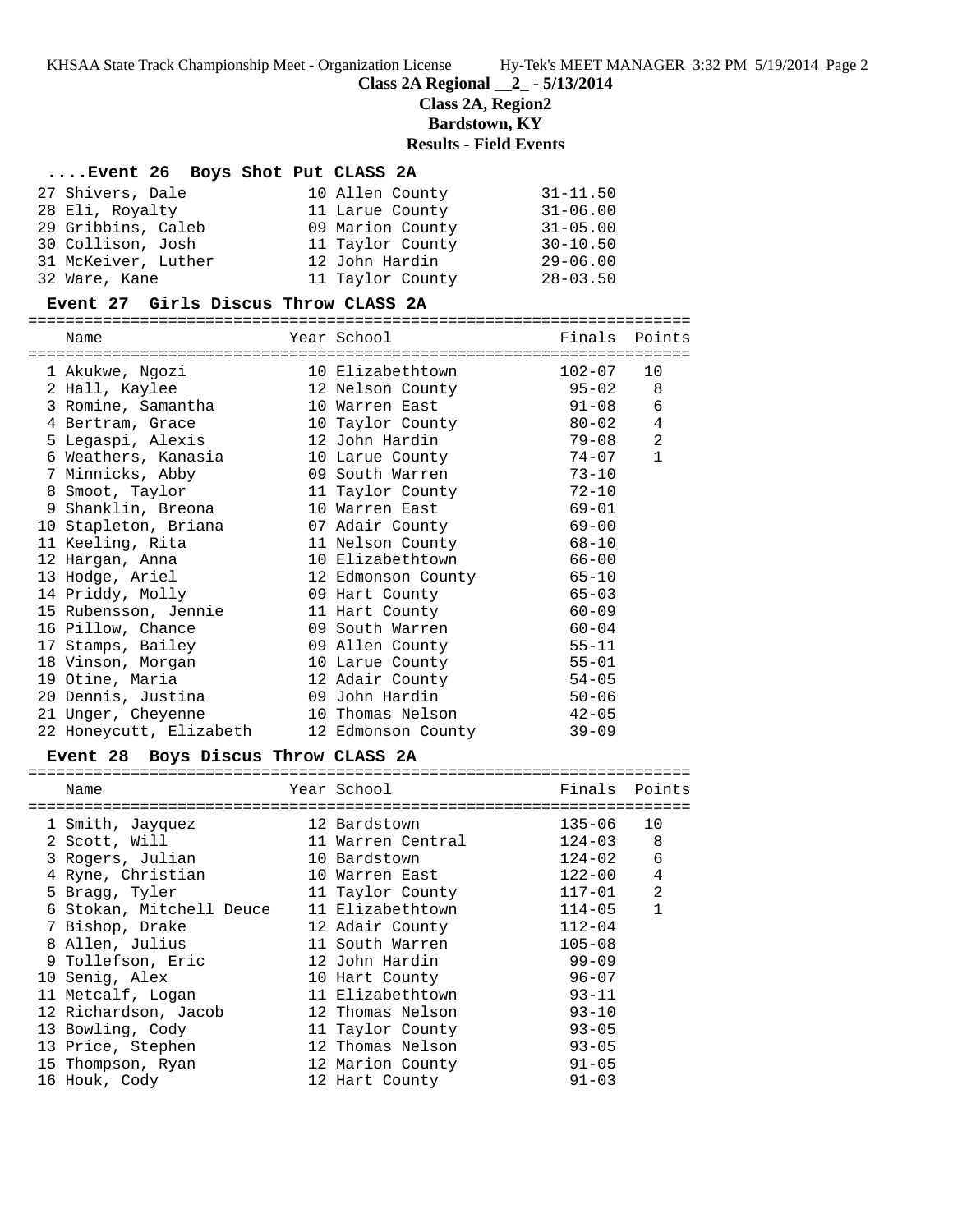# **Class 2A Regional \_\_2\_ - 5/13/2014**

**Class 2A, Region2**

**Bardstown, KY**

### **Results - Field Events**

# **....Event 28 Boys Discus Throw CLASS 2A**

| 17 West, DeAngelo   | 12 Franklin-Simpson | $89 - 11$ |
|---------------------|---------------------|-----------|
| 18 Hornung, Zachary | 10 Larue County     | $89 - 00$ |
| 19 Lamar, Nathaniel | 12 Edmonson County  | $87 - 04$ |
| 20 Grider, Zach     | 12 Adair County     | $86 - 00$ |
| 20 Apple, Andy      | 09 Allen County     | $86 - 00$ |
| 22 Vernon, Winton   | 11 Nelson County    | $85 - 10$ |
| 23 Romine, Logan    | 10 Warren East      | $85 - 03$ |
| 24 Clubb, Caleb     | 12 Edmonson County  | $84 - 03$ |
| 25 McKeiver, Luther | 12 John Hardin      | $83 - 04$ |
| 26 Raisor, Blake    | 10 Nelson County    | $82 - 05$ |
| 27 Nwanquma, Mike   | 09 South Warren     | $75 - 05$ |
| 28 Peglow, Robby    | 12 Franklin-Simpson | $72 - 11$ |
| 29 Goodwin, Colby   | 09 Allen County     | $71 - 00$ |
| 30 Gribbins, Caleb  | 09 Marion County    | $65 - 05$ |
| 31 Eli, Royalty     | 11 Larue County     | $65 - 02$ |

# **Event 29 Girls Long Jump CLASS 2A**

=======================================================================

| Name                                                                                                                                      | Year School                                                                                              | Finals       | Points      |                   |
|-------------------------------------------------------------------------------------------------------------------------------------------|----------------------------------------------------------------------------------------------------------|--------------|-------------|-------------------|
| 1 Wiley, Kymberley                                                                                                                        | 12 John Hardin                                                                                           | $16 - 05.50$ | 10          |                   |
| 2 Huff, Darien                                                                                                                            | 11 Elizabethtown                                                                                         | $15 - 05.00$ | 8           |                   |
| 3 Bartley, Meredith                                                                                                                       | 10 Marion County                                                                                         | $14 - 03.00$ | 6           |                   |
| 4 Taylor, Kassidi                                                                                                                         | 12 Adair County                                                                                          | $14 - 02.50$ | 4           | 2nd jump $14'2$   |
| 5 Halsel, Lashae                                                                                                                          | 11 Warren Central                                                                                        | J14-02.50    | 2           | 2nd jump $13'10$  |
| 6 Chobot, Shelby                                                                                                                          | 10 Warren East                                                                                           | $13 - 10.00$ | $\mathbf 1$ | 2nd $jump$ $13'8$ |
| 7 Villarreal, Anna                                                                                                                        | 12 Bardstown                                                                                             | $J13-10.00$  |             | 2nd jump 13'7.5   |
| 8 Gregory, Leia                                                                                                                           | 09 Elizabethtown                                                                                         | $13 - 07.50$ |             |                   |
| 9 White, Whitney                                                                                                                          | 10 Nelson County                                                                                         | $13 - 05.50$ |             |                   |
| 10 Bradshaw, Miranda                                                                                                                      | 12 Marion County                                                                                         | $13 - 04.50$ |             |                   |
| 10 Garrett, Tesla                                                                                                                         | 11 Adair County                                                                                          | $13 - 04.50$ |             |                   |
| 12 Unger, Cheyenne                                                                                                                        | 10 Thomas Nelson                                                                                         | $13 - 04.00$ |             |                   |
| 13 Cady, Katie                                                                                                                            | 12 Larue County                                                                                          | $13 - 02.50$ |             |                   |
| 14 Crawford, Jasmine                                                                                                                      | 11 South Warren                                                                                          | $13 - 02.00$ |             |                   |
| 15 Harman, Kira                                                                                                                           | 09 Nelson County                                                                                         | $13 - 01.00$ |             |                   |
| 16 Collier, Taiya                                                                                                                         | 12 Warren Central                                                                                        | $12 - 10.00$ |             |                   |
| 16 Hudson, Kayla                                                                                                                          | 10 Allen County                                                                                          | $12 - 10.00$ |             |                   |
| 18 Matthews, Cheyenne                                                                                                                     | 10 Warren East                                                                                           | $12 - 09.00$ |             |                   |
| 19 Bush, Brooke                                                                                                                           | 09 South Warren                                                                                          | $12 - 06.00$ |             |                   |
| 20 Whitman, Cierra                                                                                                                        | 10 Edmonson County                                                                                       | $11 - 07.00$ |             |                   |
| 21 Cadie, Sarah                                                                                                                           | 10 Larue County                                                                                          | $11 - 03.50$ |             |                   |
| 22 Priddy, Molly                                                                                                                          | 09 Hart County                                                                                           | $10 - 07.00$ |             |                   |
| 23 Byrd, Chyenne                                                                                                                          | 09 Hart County                                                                                           | $10 - 05.00$ |             |                   |
| 24 Woodcox, Andrea                                                                                                                        | 09 Taylor County                                                                                         | $10 - 00.50$ |             |                   |
| $\mathbf{F}_{\text{total}}$ $\mathbf{A}$ $\mathbf{A}$ $\mathbf{B}_{\text{total}}$ $\mathbf{F}_{\text{total}}$ $\mathbf{F}_{\text{total}}$ | $\overline{a}$ $\overline{a}$ $\overline{a}$ $\overline{a}$ $\overline{a}$ $\overline{a}$ $\overline{a}$ |              |             |                   |

#### **Event 30 Boys Long Jump CLASS 2A**

| Name             |  | Year School       | Finals Points |                 |  |  |                  |  |  |  |  |
|------------------|--|-------------------|---------------|-----------------|--|--|------------------|--|--|--|--|
|                  |  |                   |               |                 |  |  |                  |  |  |  |  |
| 1 Amos, Chris    |  | 11 Warren Central | $20 - 06.00$  | $\overline{10}$ |  |  |                  |  |  |  |  |
| 2 Corral, Gavin  |  | 11 Bardstown      | $20 - 05.00$  | -8              |  |  |                  |  |  |  |  |
| 3 Hennessy, Ci   |  | 11 Bardstown      | $20 - 01.00$  | 6               |  |  | 2nd $jump$ 20'0  |  |  |  |  |
| 4 Royal, Juirien |  | 12 Elizabethtown  | $J20-01.00$   | 4               |  |  | 2nd $jump 19'10$ |  |  |  |  |
| 5 Elder, Daniel  |  | 11 Elizabethtown  | $19 - 11.00$  | -2              |  |  |                  |  |  |  |  |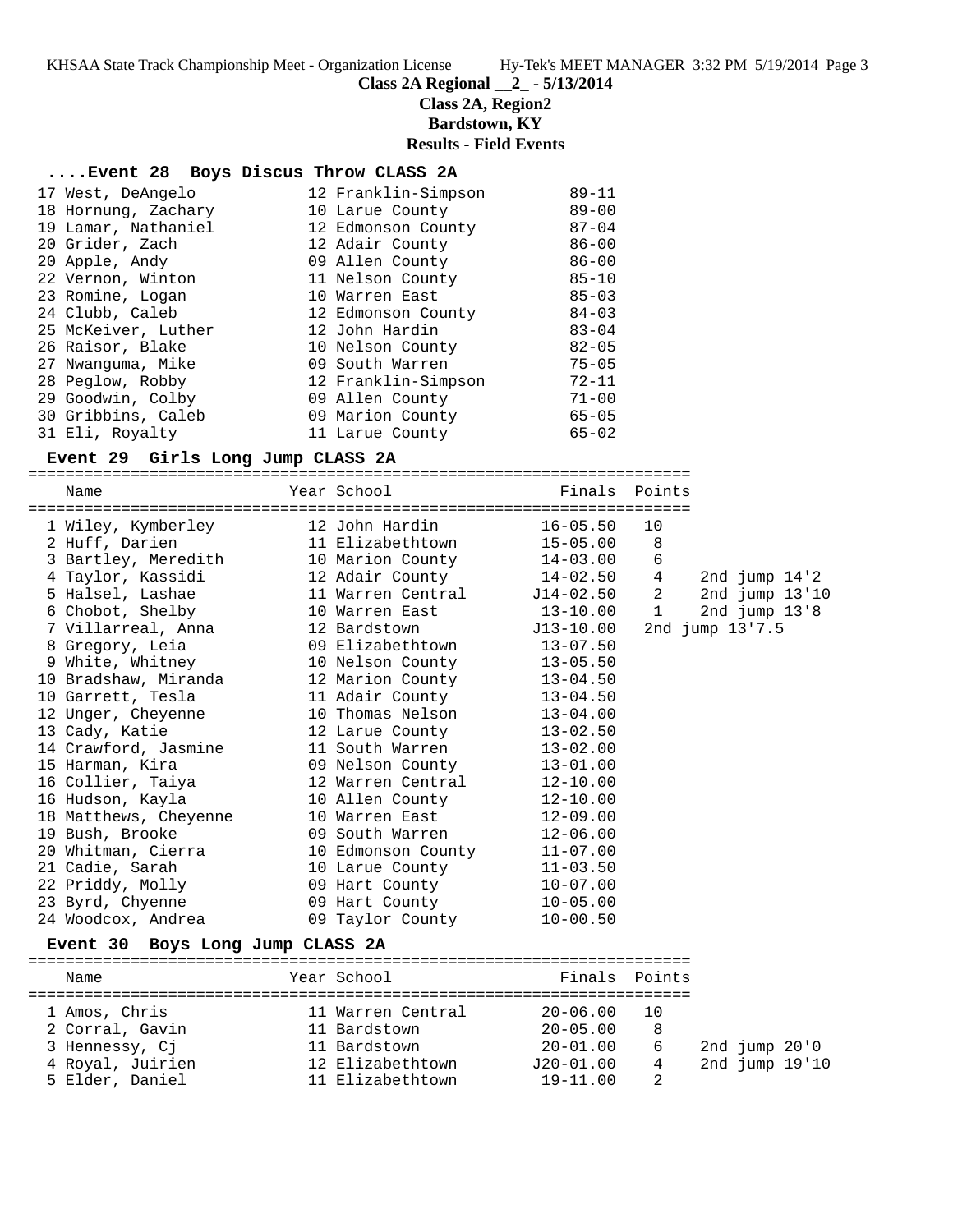**Class 2A Regional \_\_2\_ - 5/13/2014**

### **Class 2A, Region2**

**Bardstown, KY**

**Results - Field Events**

| Event 30 Boys Long Jump CLASS 2A |  |  |  |  |  |
|----------------------------------|--|--|--|--|--|
|----------------------------------|--|--|--|--|--|

|  | 6 Walker, Damani                                        | 10 Warren Central           | $19 - 09.00$ | $\mathbf 1$ |
|--|---------------------------------------------------------|-----------------------------|--------------|-------------|
|  |                                                         |                             | $19 - 02.00$ |             |
|  | 8 Bullock, Stephon                                      | 09 Warren East              | $18 - 08.00$ |             |
|  | 9 Cummings, Bryan                                       | 10 South Warren             | $18 - 07.00$ |             |
|  | 9 Walton, Marlyne                                       | 12 Warren East              | $18 - 07.00$ |             |
|  | 11 Curtsinger, Zach                                     | 09 Nelson County            | $18 - 05.00$ |             |
|  | 11 Bouie, Samaad                                        | 12 Marion County            | $18 - 05.00$ |             |
|  | 11 Broaddus, Jack                                       | 11 South Warren             | $18 - 05.00$ |             |
|  | 14 Wilson, Arnez                       09 Marion County |                             | $18 - 03.00$ |             |
|  | 15 Holloway, Houston               12 John Hardin       |                             | $18 - 01.00$ |             |
|  |                                                         |                             | 17-08.00     |             |
|  | 17 Lasley, Jordan 69 Adair County                       |                             | $17-04.00$   |             |
|  | 18 Newton, Jared                                        | 12 Nelson County            | $16 - 08.00$ |             |
|  | 19 Pendleton, Collin                                    | 12 Adair County             | $16 - 06.00$ |             |
|  | 20 Gilbert, Casey                                       | 09 Taylor County            | $16 - 05.00$ |             |
|  | 20 Toby, Daniel                                         | 09 Allen County             | $16 - 05.00$ |             |
|  | 22 Skaqqs, Dylan                                        | 10 Edmonson County          | $16 - 00.00$ |             |
|  | 23 Ballard, Antonio                                     | 09 Taylor County            | $15 - 06.00$ |             |
|  | 24 Moss, Jordan                                         | 11 Allen County             | $15 - 01.00$ |             |
|  | 25 Bedwell, Cole                                        | 11 Edmonson County 14-05.00 |              |             |
|  |                                                         |                             |              |             |

#### **Event 31 Girls Triple Jump CLASS 2A**

=======================================================================

| Name                 | Year School        | Finals       | Points |
|----------------------|--------------------|--------------|--------|
| 1 Huff, Darien       | 11 Elizabethtown   | 34-09.50     | 10     |
| 2 Chobot, Shelby     | 10 Warren East     | $31 - 06.50$ | -8     |
| 3 Elder, Mercedes    | 11 Bardstown       | $30 - 08.25$ | 6      |
| 4 Thomas, Nichole    | 10 Larue County    | $30 - 06.25$ | 4      |
| 5 Cady, Katie        | 12 Larue County    | $30 - 04.00$ | 2      |
| 6 Hudson, Kayla      | 10 Allen County    | $30 - 02.50$ | 1      |
| 7 Kieffer, Mikayla   | 10 Warren East     | $30 - 01.00$ |        |
| 8 Pohlmann, Juliet   | 10 South Warren    | $28 - 11.00$ |        |
| 9 Burton, Shayla     | 11 Adair County    | $25 - 08.00$ |        |
| 10 Bennett, Emily    | 09 South Warren    | $25 - 03.00$ |        |
| 11 Whitman, Cierra   | 10 Edmonson County | $25 - 02.50$ |        |
| -- Villarreal, Anna  | 12 Bardstown       | FOUL         |        |
| -- Sherrard, Molly   | 11 Elizabethtown   | FOUL         |        |
| -- Bradshaw, Miranda | 12 Marion County   | FOUL         |        |
| -- Bartley, Meredith | 10 Marion County   | FOUL         |        |

#### **Event 32 Boys Triple Jump CLASS 2A**

======================================================================= Name The Year School The Finals Points ======================================================================= 1 Cummings, Bryan 10 South Warren 43-00.00 10 2 Goldring, Dallan 12 Bardstown 41-00.00 8 3 Royal, Juirien 12 Elizabethtown 40-07.00 6 4 Bullock, Stephon 09 Warren East 40-03.00 4 5 Cummings, Devin 10 Bardstown 40-02.00 2 6 Walton, Marlyne 12 Warren East 39-11.00 1 7 Wall, Jeremy 10 Adair County 38-05.00 8 Moore, Jametrius 12 Warren Central 38-02.00 9 Williams, Guy 11 Elizabethtown 38-01.00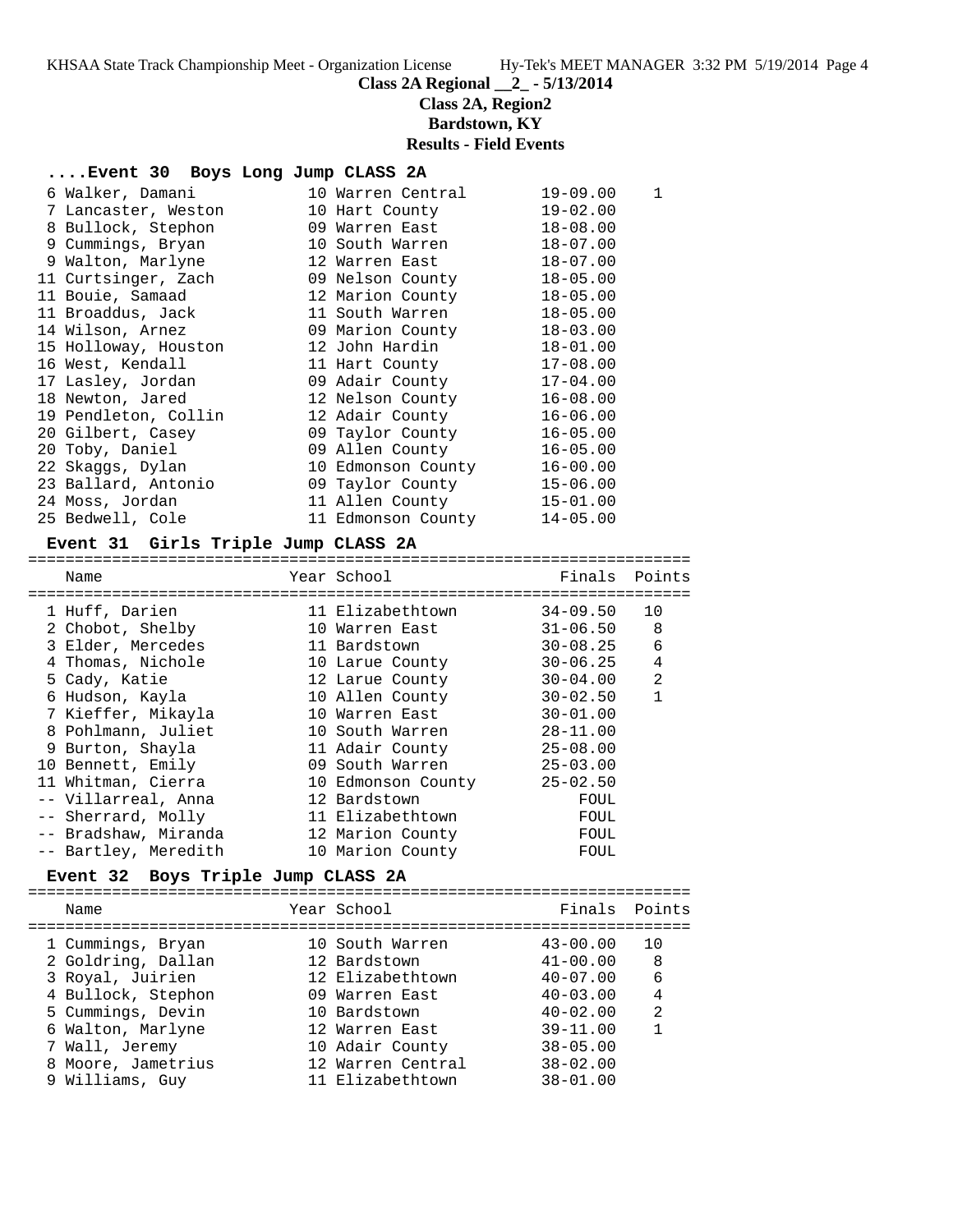**Class 2A Regional \_\_2\_ - 5/13/2014**

**Class 2A, Region2**

**Bardstown, KY**

**Results - Field Events**

#### **....Event 32 Boys Triple Jump CLASS 2A**

| 10 Pendleton, Collin | 12 Adair County    | $38 - 00.00$ |
|----------------------|--------------------|--------------|
| 11 Lancaster, Weston | 10 Hart County     | $37 - 00.00$ |
| 12 West, Kendall     | 11 Hart County     | $35 - 01.00$ |
| 13 Gilbert, Casey    | 09 Taylor County   | $34 - 07.00$ |
| 13 Byrd, Greg        | 08 South Warren    | $34 - 07.00$ |
| 15 Scott, Jacob      | 11 Edmonson County | $33 - 11.00$ |
| 16 Weger, Preston    | 09 Allen County    | $33 - 09.00$ |
| 17 Ballard, Antonio  | 09 Taylor County   | $29 - 06.00$ |

#### **Event 33 Girls High Jump CLASS 2A**

======================================================================= Name The Year School Team Points Points ======================================================================= 1 Shrewsbury, Halay 12 Bardstown 4-10.00 10 2 misses XO XO 2 Tichenor, Evelyn 11 Thomas Nelson J4-10.00 8 3 misses XO XO XO 3 Roberson, Allyssa 11 Warren East J4-10.00 6 3 misses XO XXO 4 Halsel, Lashae 11 Warren Central 4-08.00 4 0 misses 5 White, Whitney 10 Nelson County J4-08.00 2 1 miss XO 6 Demurry, Sierra 10 Taylor County J4-08.00 1 2 misses XXO 7 Harman, Kira 09 Nelson County J4-08.00 2 misses XXO O 8 Fergerson, Ava 12 South Warren J4-08.00 3 misses XO XXO 9 Wardlow, Baylen 09 Warren East 4-06.00 0 misses 10 Huff, Darien 11 Elizabethtown J4-06.00 1 miss XO O 11 Lindsey, Meredith 12 Larue County J4-06.00 2 misses 12 Bennett, Emily 09 South Warren 4-04.00 2 misses O XXO 13 Gootee, Hanna 12 Bardstown J4-04.00 2 misses XXO O 14 Kahl, Ashley 10 Allen County 4-02.00 1 miss 14 Sherrard, Molly 11 Elizabethtown 4-02.00 1 miss 16 Price, Courtni 10 Larue County 4-00.00 **Event 34 Boys High Jump CLASS 2A** =======================================================================

| Name                  | Year School        | Finals      | Points       |          |
|-----------------------|--------------------|-------------|--------------|----------|
| 1 Royal, Juirien      | 12 Elizabethtown   | $6 - 09.00$ | 10           |          |
| 2 Washington, James   | 12 Elizabethtown   | 6-00.00     | 8            | 000      |
| 3 Cooper, Dimitri     | 12 John Hardin     | J6-00.00    | 6            | XO O XXO |
| 4 Jones, Marquis      | 11 Warren East     | J6-00.00    | 4            | O XXO XO |
| 5 Amos, Chris         | 11 Warren Central  | 5-10.00     | 2            | XO       |
| 6 Livers, Kel         | 09 Bardstown       | J5-10.00    | $\mathbf{1}$ | XXO      |
| 7 Stoll, Codey        | 09 Warren East     | $5 - 08.00$ |              |          |
| 7 Crenshaw, Chyl      | 09 Hart County     | $5 - 08.00$ |              |          |
| 7 Ferquson, Forrest   | 12 Hart County     | $5 - 08.00$ |              |          |
| 7 Mcgaughey, Nick     | 11 Nelson County   | $5 - 08.00$ |              |          |
| 11 Allen, Daydrian    | 09 Bardstown       | $5 - 04.00$ |              |          |
| 11 Hodge, Austin      | 10 Edmonson County | $5 - 04.00$ |              |          |
| 13 Waters, Chase      | 10 Allen County    | $5 - 02.00$ |              |          |
| 13 Nwanquma, Mike     | 09 South Warren    | $5 - 02.00$ |              |          |
| 13 Napier, Jordan     | 11 Allen County    | $5 - 02.00$ |              |          |
| 16 Gilbert, Casey     | 09 Taylor County   | $5 - 00.00$ |              |          |
| -- Frazier, Cole      | 08 Taylor County   | ΝH          |              |          |
| -- Fausnaugh, Garrett | 12 Adair County    | ΝH          |              |          |
| -- Smith, Devonte     | 11 John Hardin     | ΝH          |              |          |
| -- Bedwell, Cole      | 11 Edmonson County | ΝH          |              |          |
|                       |                    |             |              |          |